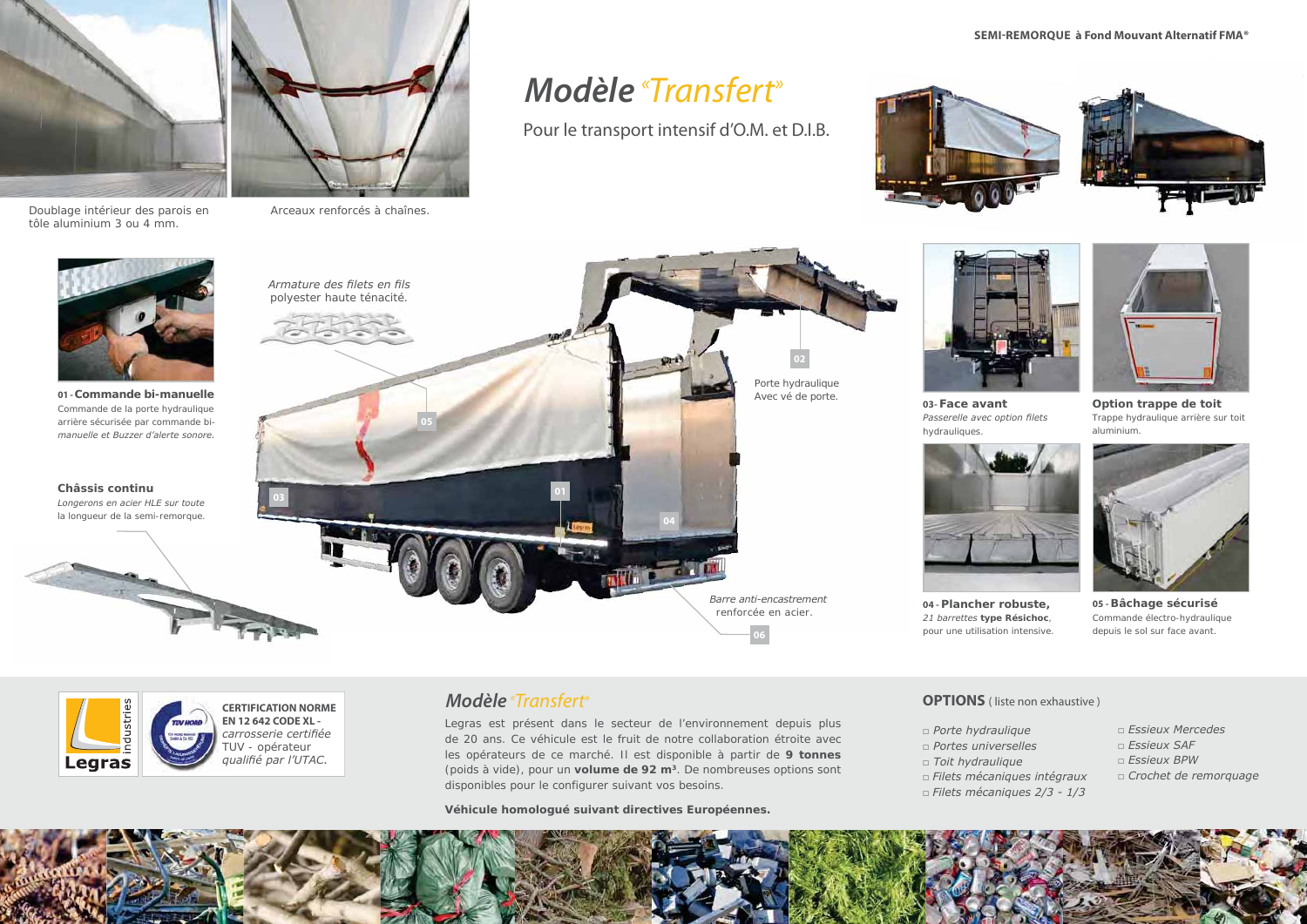

**03- Front bulkhead** *Catwalk with hydraulic nets option.*

### **FMA® Moving floor trailers**







**Roof option**  *Hydraulic hatch on aluminium roof.*



*Inside aluminium plating 3 or 4 mm. Reinforced chain tie bar.*

# *« Transfer» Model*

For intensive transport of waste. (Household, commercial, trade waste)



*Legras is present in the waste recycling industry for over 20 years. This vehicle is the result of our close cooperation with waste market operators. It is available from 9 tons (empty weight), with a volume of 92 m3. Many options are available to customize it according to your needs.*

*Homologated vehicle according to European directives.*

*«*

- *□ Hydraulic door □ Universal rear doors □ Hydraulic hatch on roof □ Full hydraulic nets □ 2/3 - 1/3 hydraulic nets*
- 
- 
- 



- *□ Mercedes axles*
- *□ SAF axles*
- *□ BPW axles*
- *□ Towing eyes*



**05 - Secured sheeting** *Electro-hydraulic control from the ground on front bulkhead.*

**OPTIONS** ( non-exhaustive list )